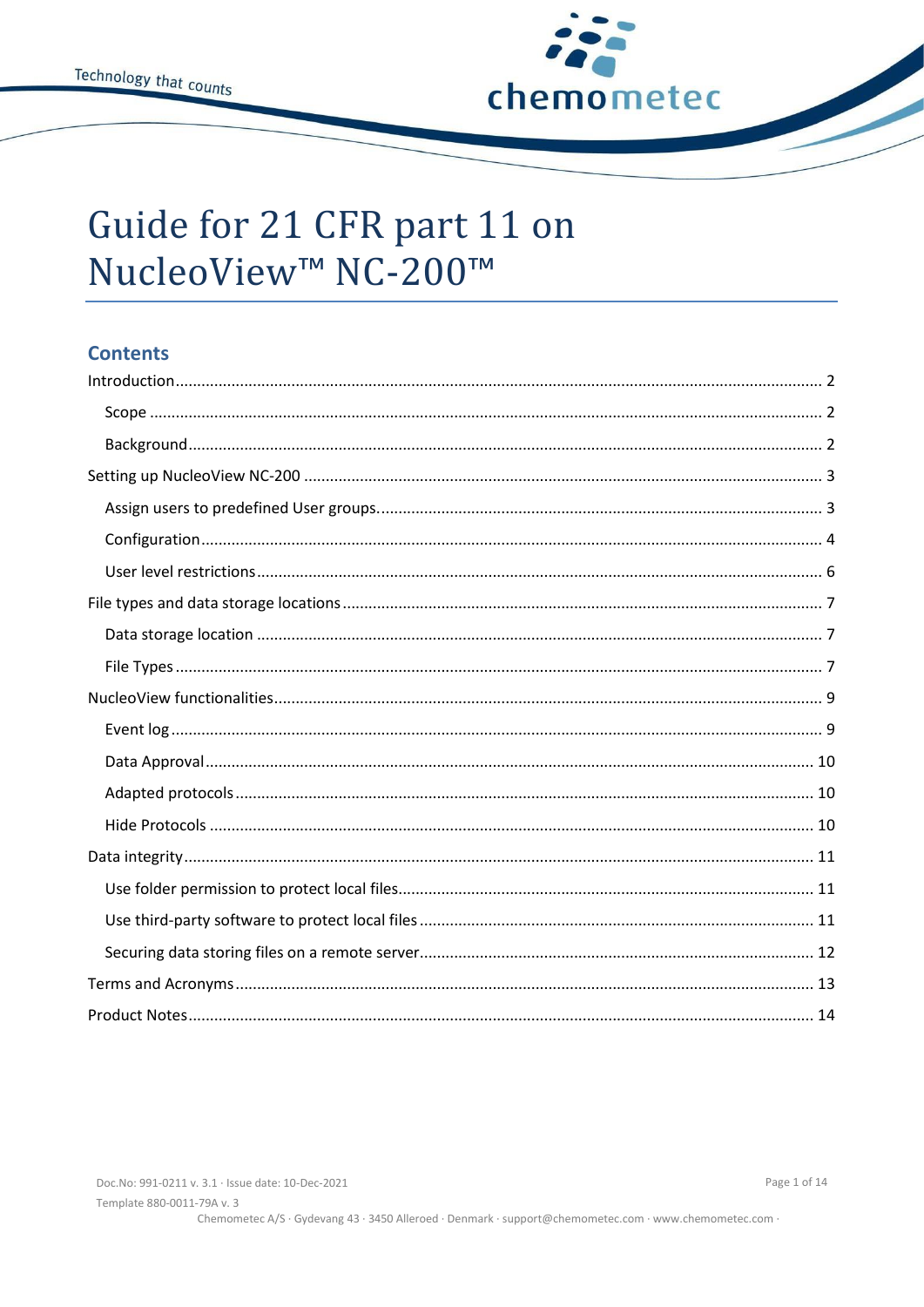

# <span id="page-1-0"></span>**Introduction**

# <span id="page-1-1"></span>**Scope**

Title 21 of the Code of Federal Regulations Part 11 (21 CFR part 11) defines the criteria under which electronic records and electronic signatures are considered trustworthy, reliable, and equivalent to paper records.

This document is written for IT and QA professionals and describes the NucleoView™ NC-200™ features relevant for setting up a 21 CFR part 11 compliant setup with the NucleoCounter® NC-200™.

The white paper *NucleoCounter® NC-200™, NucleoView™ NC-200™ Software and Code of Federal Regulation 21 Part 11; Electronic Records, Electronic Signatures (21 CFR Part 11)* (994-0208) outlines how ChemoMetec addresses relevant parts of 21 CFR part 11.

The NucleoCounter® NC-200™ '21 CFR Part 11 module' requires a specific license that can be purchased by contacting your local sales representative.

Activating '21 CFR part 11 mode' will block NucleoView™ NC-200™ functionalities that could violate '21 CFR part 11' guidelines. Enabling '21 CFR part 11 mode' in itself, will not ensure compliance with the 21 CFR part 11 guidelines.

The NucleoCounter® NC-200™and NucleoView™ NC-200™ systems are intended for research use only and are not approved for diagnostic or therapeutic use. Persons and organizations using the NucleoCounter® NC-200™ and NucleoView™ NC-200™, hereafter referred to as 'client', are responsible for the configuration, qualification, and validation activities required for their application.

The NucleoView™ NC-200™ data files will not automatically be secure on the local workstation drive in '21 CFR part 11 mode'. Strategies for securing local data files are provided in this document, but it is the client's sole responsibility to configure and validate the integrity of the NucleoCounter® NC-200™ system operating in '21CFRp11 mode'. The configuration of IT systems outside NucleoView™ NC-200™ is not supported by Chemometec.

# <span id="page-1-2"></span>**Background**

The US regulatory agency Food and Drug Administration (FDA) 21 Code of Federal Regulation 21 Part 11; Electronic Records, Electronic Signatures (21 CFR Part 11) came into effect on August 20th 1997. In short, the 21 CFR Part 11 defines the FDA acceptance criteria for the use of electronic records and electronic signatures as equal to paper records with handwritten signatures. The NucleoView™ NC-200™ application can be set into a restricted mode (hereafter referred to as 21 CFR Part 11 mode), which prevents operators from violating the 21 CFR Part 11 regulations via the NucleoView™ NC-200™ application itself. Consequently, it is possible to achieve compliance on a computer system that is already 21 CFR Part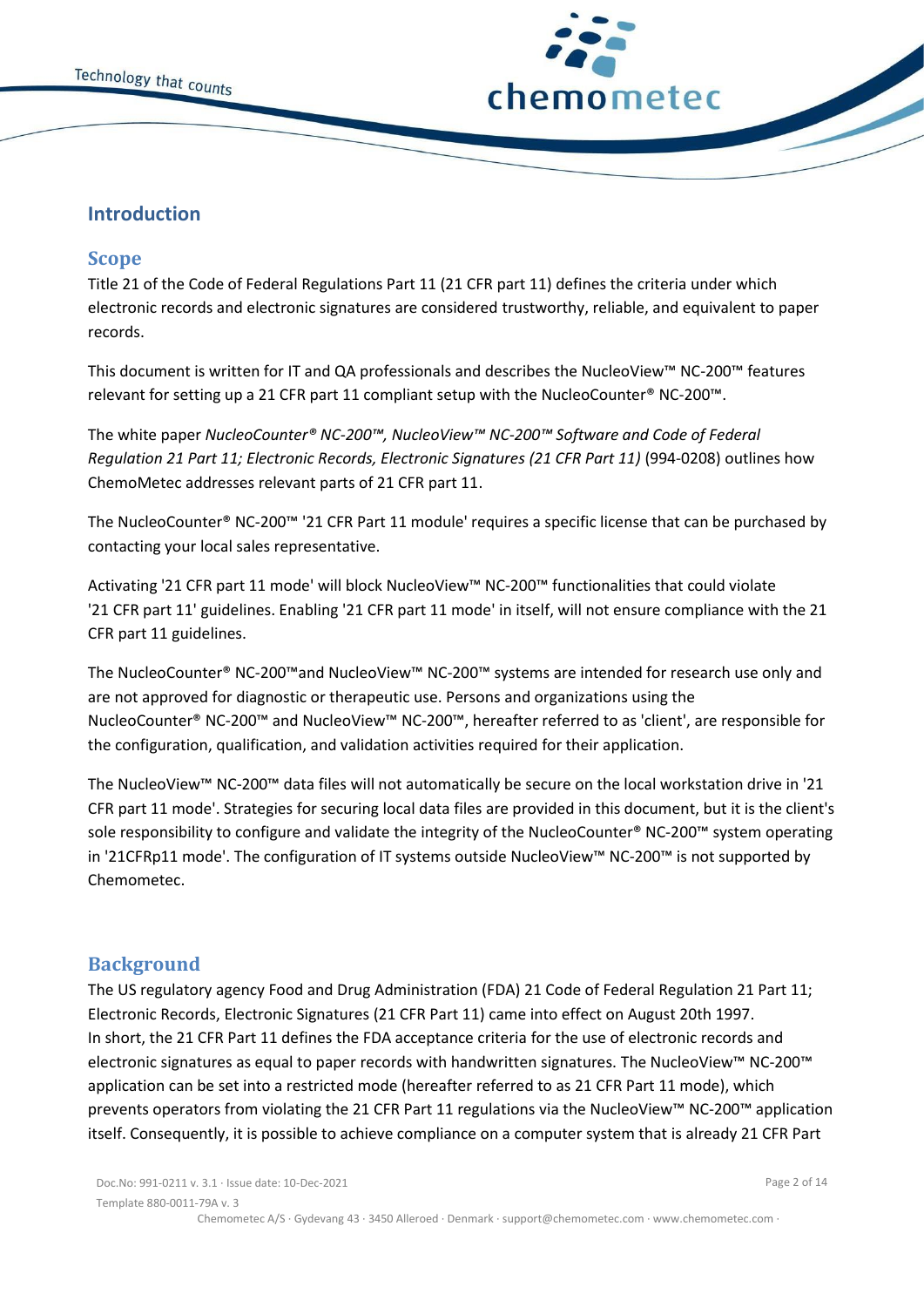

11 compatible. The 21 CFR Part 11 regulations can only be applied when the NucleoCounter® NC-200™ and the NucleoView™ NC-200™ software are a closed system.

# <span id="page-2-0"></span>**Setting up NucleoView™ NC-200™**

Access rights and operator rights in NucleoView™ NC-200™ are controlled by three user groups, defined in Windows Active Directory.

Setting up '21 CFR part 11 mode' consists of the following steps:

- 1. Assign users to predefined user groups in Windows Active Directory
- 2. Activate '21 CFR part 11 mode'
- 3. Configure NucleoView™ User Permission
- 4. Secure local NucleoView™ files

# <span id="page-2-1"></span>**Assign users to predefined User groups.**

Three user groups must be created and should be named (case sensitive):

- NucleoViewUser
- NucleoViewSuperVisor
- NucleoViewAdmin

Users logging in to NucleoView™ NC-200™ in '21 CFR part 11 mode' must belong to a user group for NucleoView™ NC-200™ to launch. The NucleoViewAdmin users have full rights in the NucleoView™ NC-200™ application and can disable '21 CFR Part 11 mode', breaking the 21 CFR Part 11 compliance. The NucleoViewSuperVisor and NucleoViewUser groups have restricted user rights in NucleoView™ NC-200™. The rights of each user group are summarized in the 'User level restrictions' section.

All user accounts that need to operate the NucleoView™ NC-200™ application need the Windows security policy '*Impersonate a client after authentication'* enabled. It is recommended to enable this option for the three groups NucleoViewAdmin, NucleoViewSuperVisor, and NucleoViewUser, using Active Directory.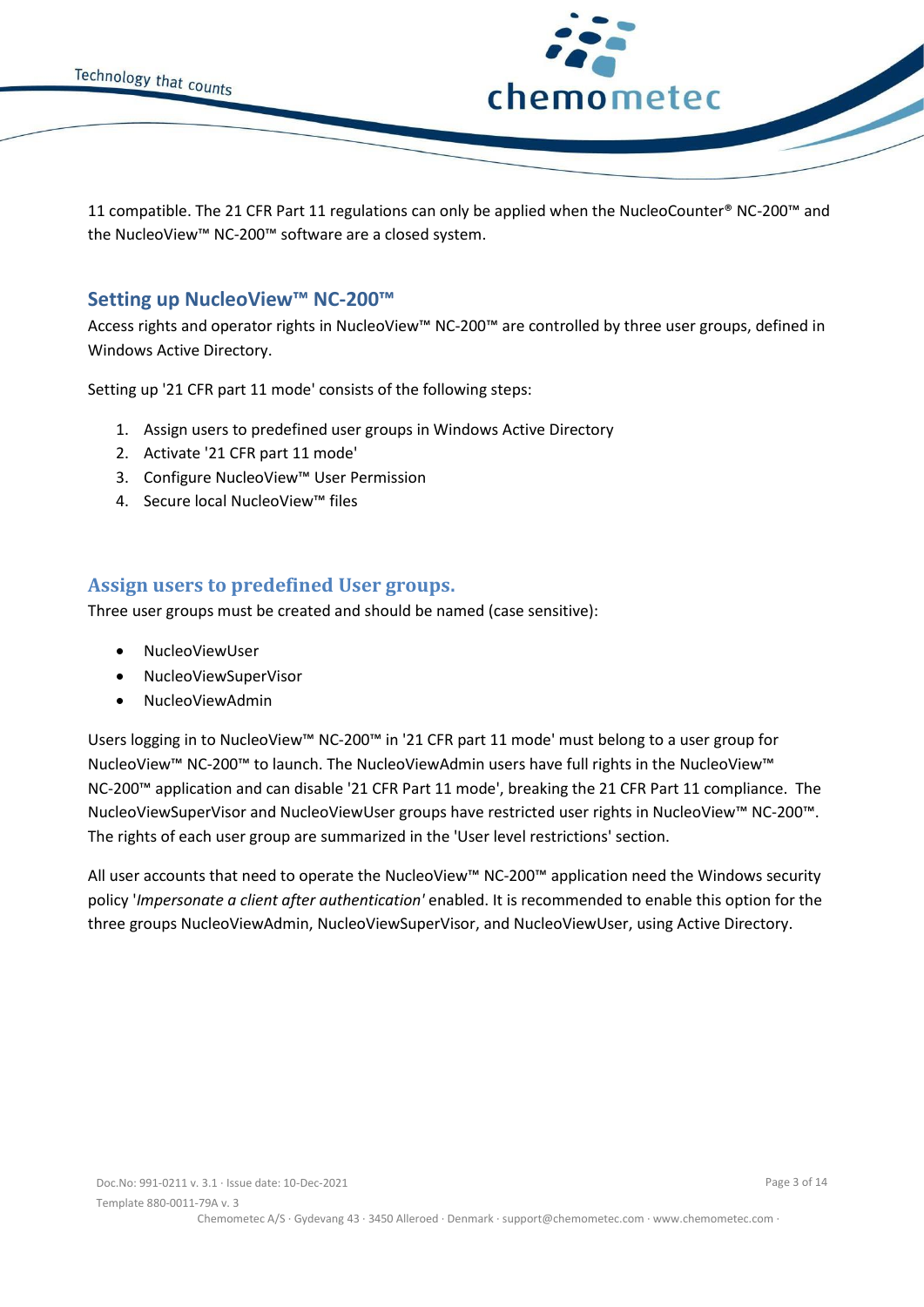

# <span id="page-3-0"></span>**Configuration**

The NucleoView™ NC-200™ user group permissions are configured under the 'Options' dialog box (Tools -> Options -> Authorization).

| 21 CFR Part 11                               | Event Log Format            |                   |                               |                         |
|----------------------------------------------|-----------------------------|-------------------|-------------------------------|-------------------------|
| Enable $\Box$                                |                             |                   | Encrypted $\nabla$ Plain Text |                         |
| User Login                                   |                             |                   |                               |                         |
| User login needed when starting NucleoView V |                             |                   |                               |                         |
| User login needed after timeout              |                             | ⊽                 |                               |                         |
| Wait 2<br>minutes before timeout             |                             |                   |                               |                         |
| <b>Liser Permissions</b>                     |                             |                   |                               |                         |
|                                              | NucleoView -                | <b>Liser</b><br>☞ | SuperVisor<br>⊽               | Admin<br>$\overline{v}$ |
| Approve other users results                  |                             | U                 | ⊽                             | ⊽                       |
| Self approval                                |                             |                   | п.                            | $\overline{v}$          |
| Event Log access                             |                             |                   |                               |                         |
| Prevent Sample ID renaming                   |                             |                   |                               |                         |
| 15 min. renaming grace period                |                             |                   |                               |                         |
|                                              | Hide Protocols setup access | ┍                 |                               |                         |

#### **21 CFR Part 11**

Enabling and disabling '21 CFR part 11 mode' in NucleoView™ NC-200™ is restricted to the NucleoViewAdmin user group.

#### **Event Log Format**

NucleoView™ NC-200™ can store the event log as an encrypted file format and/or a plain text format. The encrypted format serves as an authoritative audit trail and can be authenticated (see 'Event Log'). The plain text format is relevant when importing event log data to data management systems.

#### **User Log In**

*User login needed when starting NucleoView.* Enabling this option will require users to enter username and password upon launching NucleoView™ NC-200™. Only users belonging to the NucleoViewAdmin, NucleoViewSuperVisor or NucleoViewUser group can log into the application when running in 21 CFR part 11 mode. If this option is not checked, NucleoView™ NC-200™ will automatically assign the recorded events to the user ID used to log into Windows.

*User login needed after timeout*. After a configurable period of inactivity, the user will be prompted with a log-in screen and is required to enter username and password to continue operating NucleoView™ NC-200™.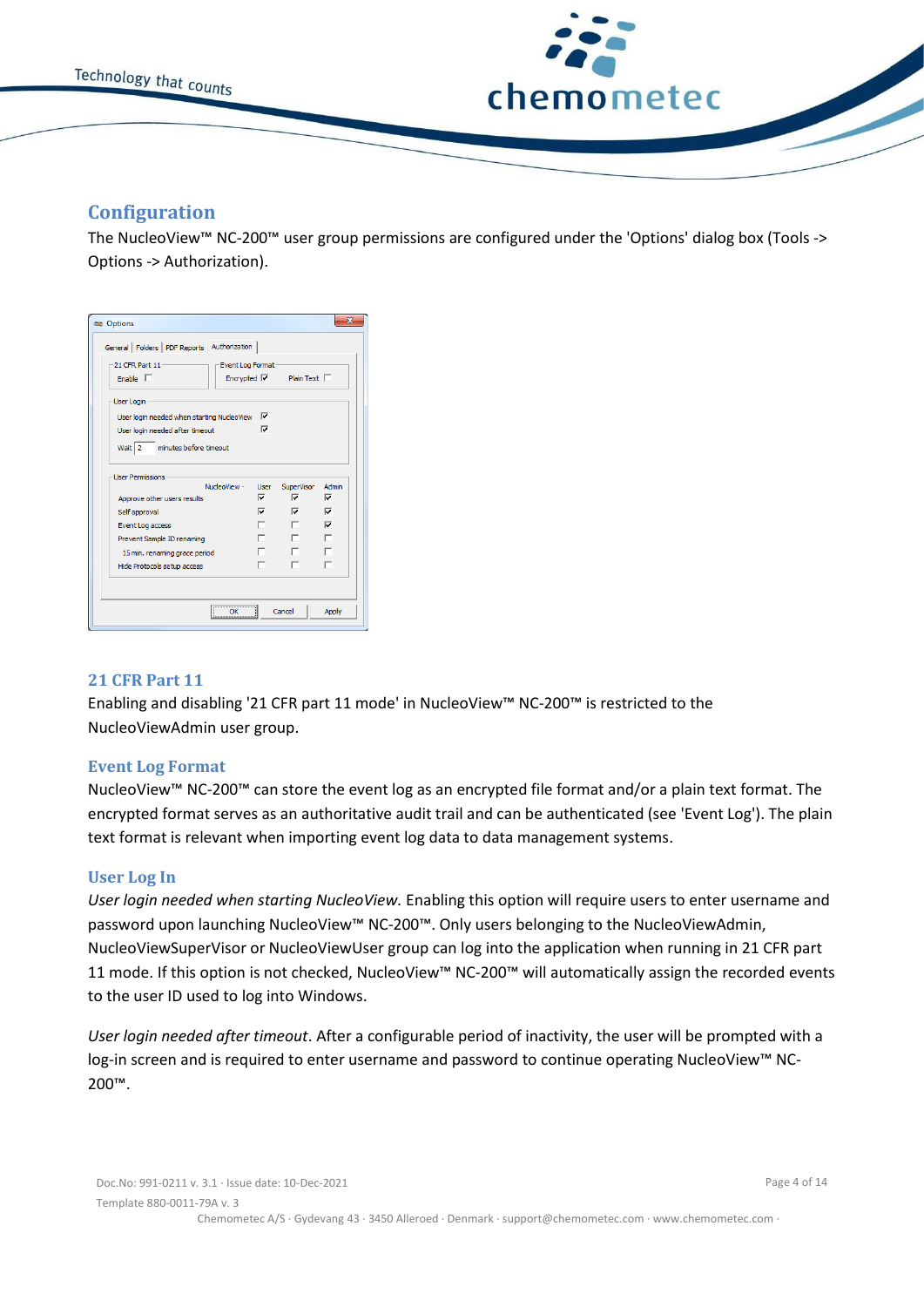



#### **User Permissions**

*Approve other users results.* Define which user groups are authorized to approve recorded data using the Approve function. (see 'Data Approval')

*Allow self approval.* Define which user groups are authorized to approve data recorded by themselves.

*Event Log access.* Define which user groups are authorized to view the 'Event Log' files using the 'Event Log Viewer'.

*Prevent Sample ID renaming.* Define which user groups are authorized to rename recorded samples ID. The .cm and .cmpp-file name is also changed when the sample ID is changed.

*15 min renaming grace period.* Define which user groups are authorized to rename recorded samples ID within 15 minutes of recording the sample.

*Hide Protocol Setup Access.* Define which user groups that have access to the Hide Protocols Function. (see 'Hide Protocols').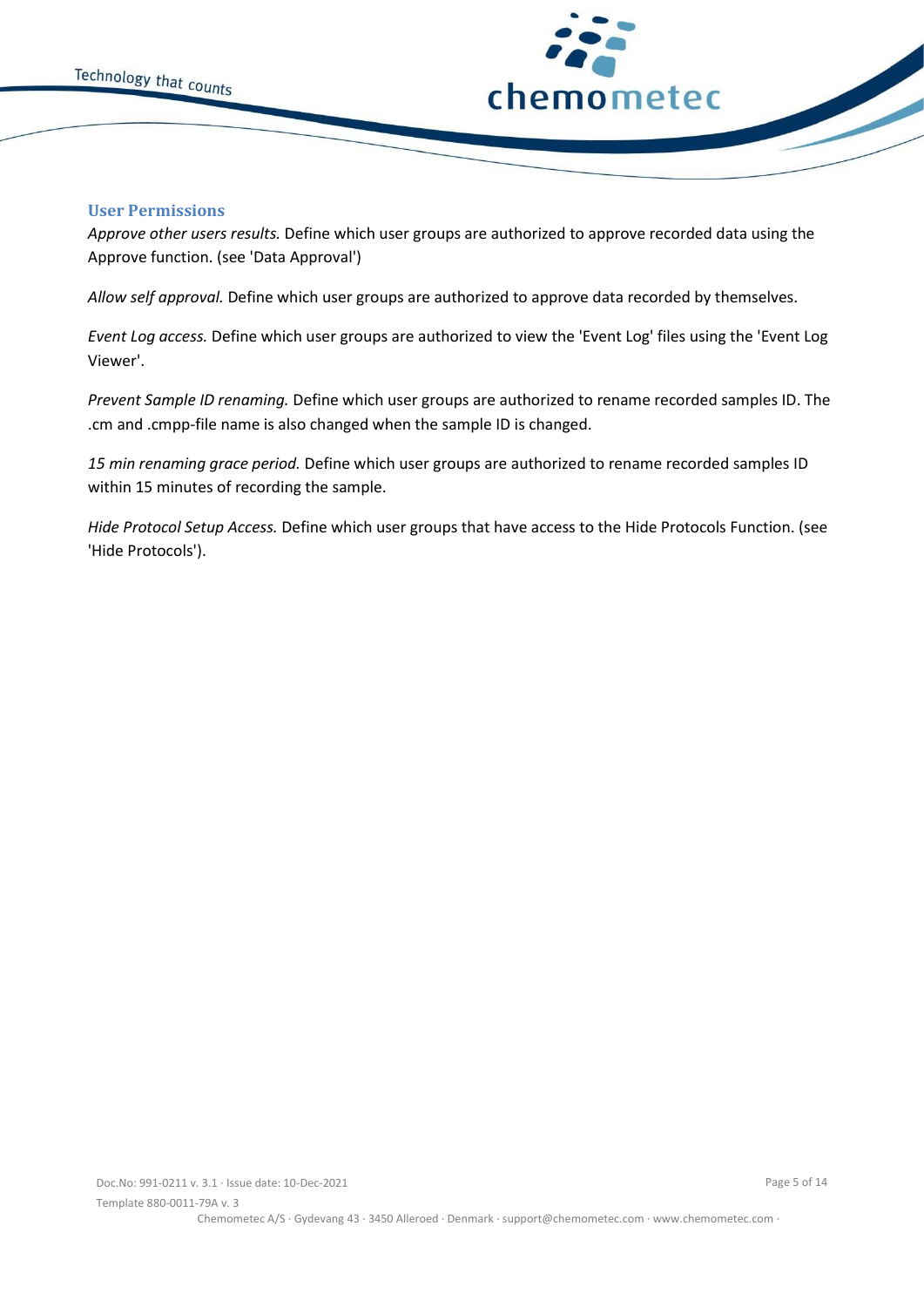

# <span id="page-5-0"></span>**User level restrictions**

Enabling '21 CFR part 11 mode' restricts several features of the NucleoView™ NC-200™ software and gives different rights to the three user groups. Table 1 below lists the restrictions imposed on NucleoView™ NC 200™ under '21 CFR part 11 mode' and outlines how this applies to the different user groups. Some user policies can be configurable (see 'Configuration of User Rights').

| NucleoView™ NC-200™<br><b>Software Function</b>                                                                                                  | <b>Normal</b><br>mode | 21 CFR part 11 mode. |                       |                      |                        |
|--------------------------------------------------------------------------------------------------------------------------------------------------|-----------------------|----------------------|-----------------------|----------------------|------------------------|
|                                                                                                                                                  | Other                 | Other                | <b>NucleoViewUser</b> | NucleoViewSuperVisor | <b>NucleoViewAdmin</b> |
| Access to NucleoView™<br>NC-200™                                                                                                                 | Yes                   | No                   | Yes                   | Yes                  | Yes                    |
| Access to Event Log                                                                                                                              | Optional              | ÷,                   | Optional              | Optional             | Optional               |
| Enable/Disable 21 CFR<br>part 11                                                                                                                 | Yes a)                | $\blacksquare$       | No                    | No                   | Yes                    |
| Change configurations in<br>Options (Files save<br>destinations, Log-In<br>requirements, approval<br>configuration, PDF<br>Report configuration) | Yes                   | ÷,                   | No                    | No                   | Yes                    |
| Data approval                                                                                                                                    | Optional              | ÷,                   | Optional              | Optional             | Optional               |
| Create adapted protocol                                                                                                                          | Yes                   | ä,                   | No                    | No                   | No                     |
| Export adapted protocol                                                                                                                          | Yes                   | $\overline{a}$       | Yes                   | Yes                  | Yes                    |
| Delete adapted protocol                                                                                                                          | Yes                   | $\overline{a}$       | No                    | No                   | Yes                    |
| Import adapted protocol                                                                                                                          | Yes                   | ä,                   | No                    | No                   | Yes                    |
| Overwrite locked<br>adapted protocol                                                                                                             | Yes b)                | $\overline{a}$       | No                    | No                   | No                     |
| Run unlocked Protocol<br>Adaptation                                                                                                              | Yes                   |                      | <b>No</b>             | No                   | No                     |
| Unlocked adapted<br>protocols hidden in<br>Protocol selection dialog                                                                             | No                    |                      | Yes                   | Yes                  | Yes                    |
| Locked adapted<br>protocols hidden in<br>Protocol selection dialog                                                                               | No                    | ÷,                   | No                    | No                   | No                     |
| Generate PDF report                                                                                                                              | Yes                   | $\overline{a}$       | Yes                   | Yes                  | Yes                    |
| Report generator bulk<br>data export (.csv)                                                                                                      | Yes                   | ÷,                   | Yes                   | Yes                  | Yes                    |
| Overwrite PDF, .cmpp<br>and .csv files from<br>NucleoView™ NC-200™                                                                               | Yes                   | $\overline{a}$       | No                    | No                   | No                     |
| Change sample ID                                                                                                                                 | Optional              | $\overline{a}$       | Optional              | Optional             | Optional               |
| <b>Hide/Show Protocols</b>                                                                                                                       | Optional              |                      | Optional              | Optional             | Optional               |

**Table 1. User restrictions in '21 CFR part 11 mode' and at different users group levels.** a) Users part of the NucleoViewAdmin group can enable/disable 21 CFR part 11 mode on NucleoView™ NC-200™ installations with a valid 21 CFR Part 11 license. b) Only the user that locked the adapted protocol can overwrite it.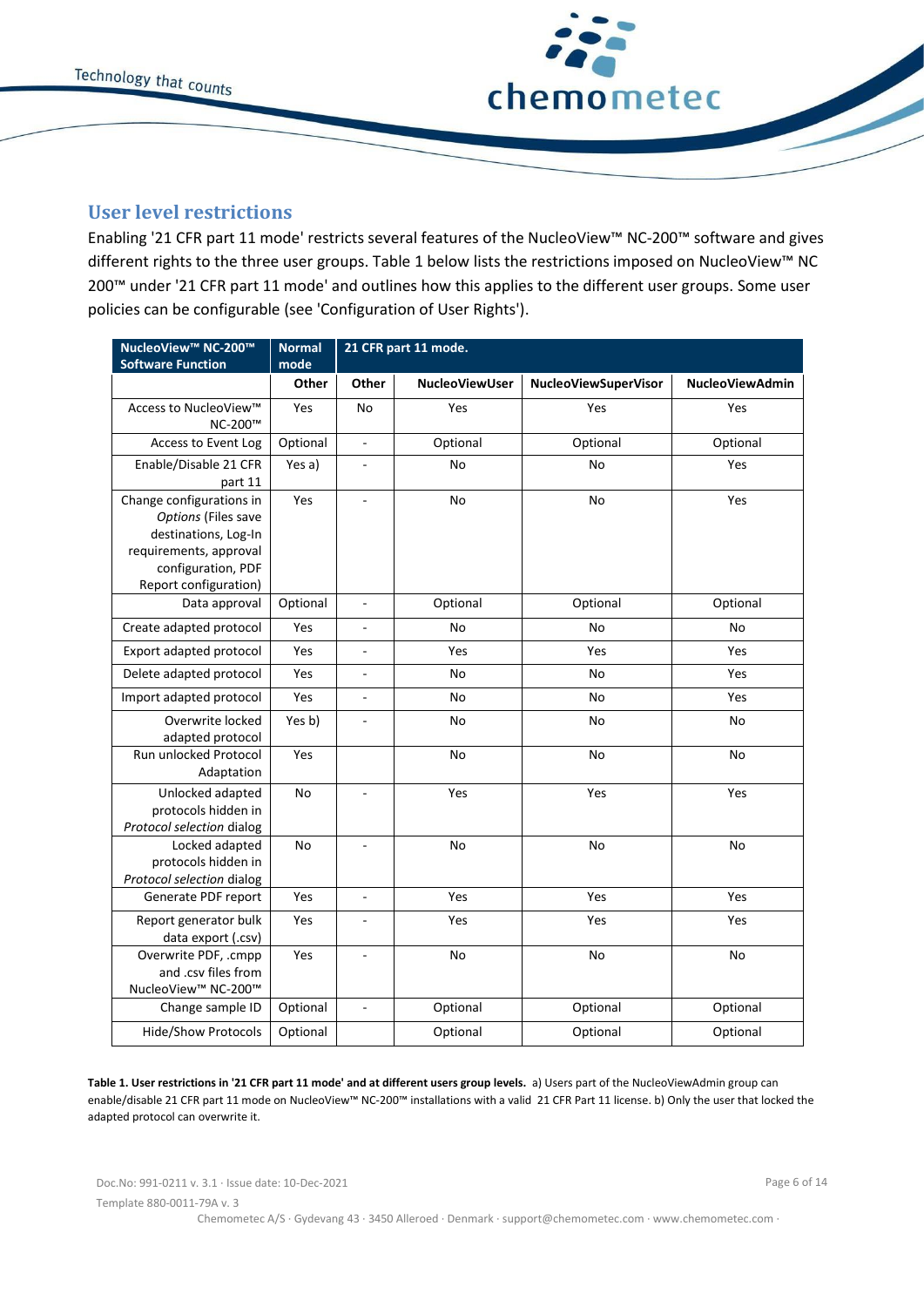

# <span id="page-6-0"></span>**File types and data storage locations**

# <span id="page-6-1"></span>**Data storage location**

The 'NucleoView Data Folder' refers to the location were NucleoView .cm, .cmpp and .log files are stored. The default folder is the Public folder on the local drive, allowing all users to access the same data. The 'NucleoView Data Folder' can be changed to a different local folder, or network drives from the options dialog (see Table 2).

The CSV and PDF files can be saved to independent folders.

| <b>NucleoView</b><br>NC-200 <sup>™</sup> file type | <b>Default Save location</b>                                       | <b>Folder location</b><br>configurable   |
|----------------------------------------------------|--------------------------------------------------------------------|------------------------------------------|
| Image files<br>.cm)                                | C:\Users\Public\Documents\ChemoMetec\NucleoView NC-200\results     | Yes.<br>>Options>Folders>                |
| Post Processing file<br>.cmpp)                     | C:\Users\Public\Documents\ChemoMetec\NucleoView NC-200\results     | 'CM Files'                               |
| Event log file<br>log and .logx).                  | C:\Users\Public\Documents\ChemoMetec\NucleoView NC-200\result      |                                          |
| CSV export files<br>(.csv.                         | C:\Users\Public\Documents\ChemoMetec\NucleoView NC-200\results\csv | Yes.<br>>Options>Folders><br>'CSV Files' |
| PDF reports<br>.pdf)                               | C:\Users\Public\Documents\ChemoMetec\NucleoView NC-200\results\pdf | Yes.<br>>Options><br>'PDF Report'        |

**Table 2. Default save location for NucleoView NC-200 files**

When changing the file storage location in the options dialog, checking the 'All users' box will change the file location for all users. If left unchecked the file location will only be applied to the user logged into NucleoView™ NC-200™.

# <span id="page-6-2"></span>**File Types**

A detailed description of each file type is listed below.

#### **Image files (\*.cm)**

Image files produced by NucleoView™ NC-200™ hold all primary analysis data (picture, counting data, acquisition setting, instrument ID, user ID, etc.). These files use a ChemoMetec proprietary file format with the .cm-extension and are named based on data recording sequence and the string entered into the sample ID field yyyymmdd-####-c-<user definedID>.cm

It is not possible to overwrite image files within the NucleoView™ NC-200™ system. Image files in the 'NucleoView Data Folder', in a directory named: (yyyymmdd).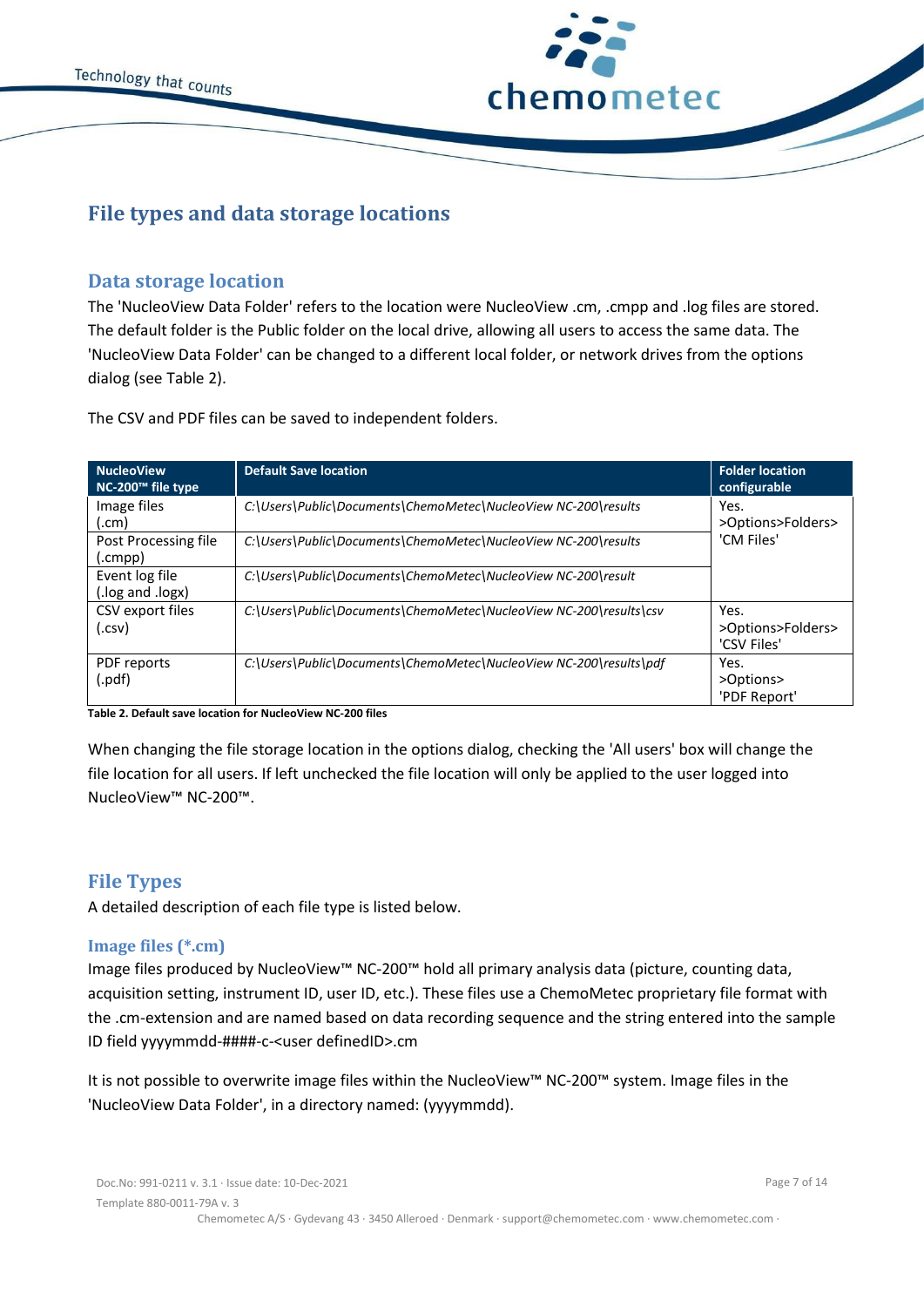



Changing the sample ID (*Data Folders and Files* -> *Right click file* -> *Properties -> Sample ID*) will change the file name of the corresponding .cm-file and the .cmpp-file. Once the ID has been changed, a red dot will appear next to the image file in the *Image File Browser* dialog. The previous ID will be stored in the image file along with the new sample ID and will be visible when exporting the data. Changing the sample ID will be recorded in the event log.

Right for changing the sample ID can be disabled (see 'Configuration of User Rights').

#### **Post Processing file (\*.cmpp)**

The \*.cmpp file holds information about the post-processed gates and plots for a specific \*.cm image file and has the same file name as its corresponding image file (\*.cm file). Post-processing and overwriting the \*.cmpp file is not possible in '21 CFR part 11 mode'.

#### **Event Log Files (.log and .logx)**

Log files with the ".logx" extension are encrypted, whereas ".log" are plain text files. (see 'Event log' section)

#### **CSV files (\*.csv)**

Data can automatically be stored as CSV file. One CSV-file will be generated for each run and have the same name as the .cm-file. Storing data as CSV-files are enabled under options:

Multiple data files can be exported into a single CSV-file using the *Report Generator* function (see the *NucleoView™ NC-200™ Software User's Guide* (991-3003) for details).

#### **PDF reports**

Data can automatically be saved to a PDF report summarizing the cell counting results. The PDF storage location report save destination, and PDF report elements (image preview, scatter plots, etc.) can be configured under:

<span id="page-7-0"></span>*Tools -> Options -> PDF reports -> Auto Generated \*.PDF files*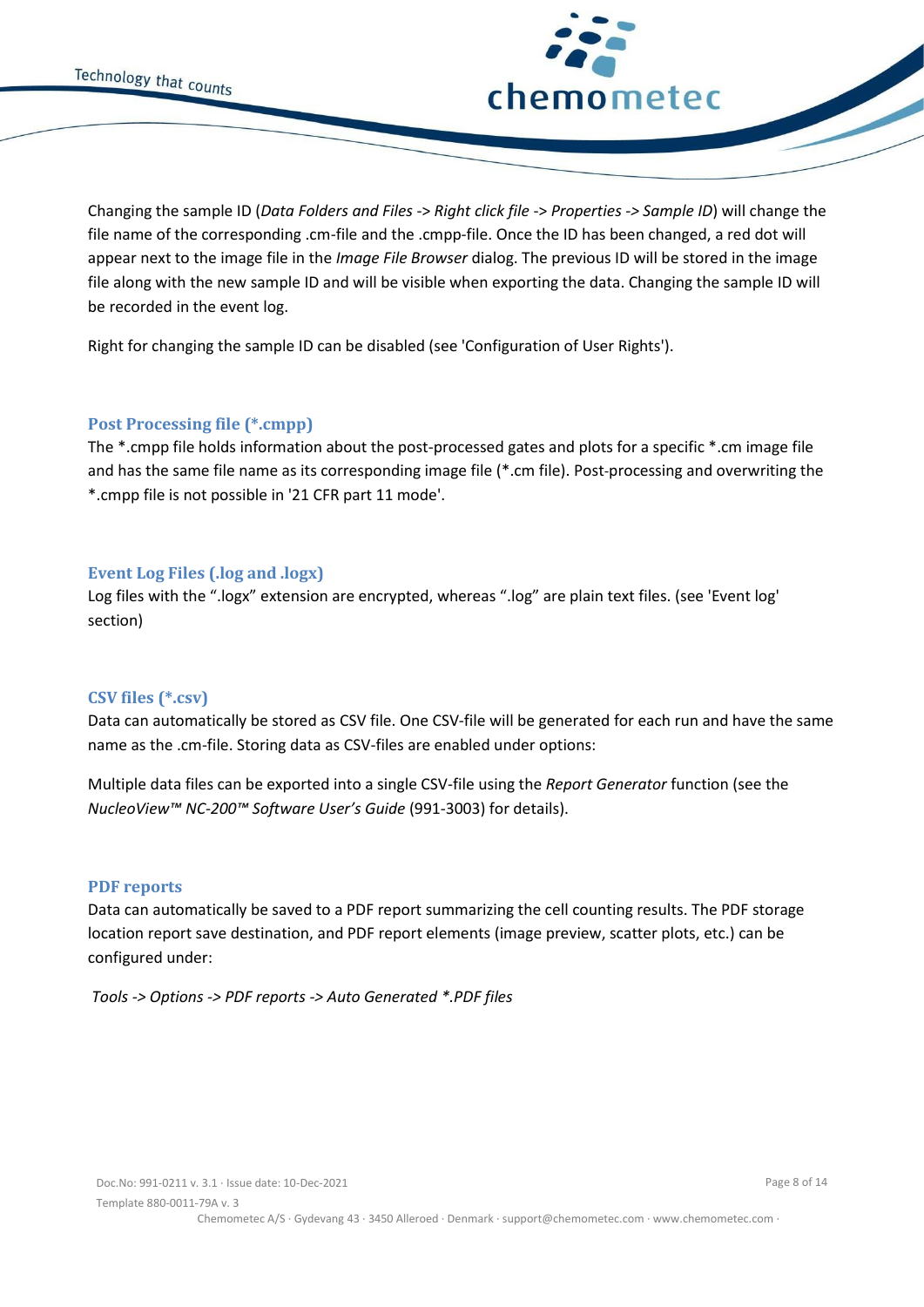



# **NucleoView™ NC-200™ functionalities**

# <span id="page-8-0"></span>**Event log**

User activity within NucleoView™ NC-200™ is recorded in the event log files, which may serve as an audit trail. The event logs can be inspected in the *Event Log Viewer* via *View -> Event Logs*. Access to the 'Event Log Viewer' can be restricted to certain user groups (see 'Configuration of User Rights').

| as Event Log Viewer |                   |                          |                                                                                                      |              |          |                 |                  |                                               | $\overline{\mathbf{x}}$ |
|---------------------|-------------------|--------------------------|------------------------------------------------------------------------------------------------------|--------------|----------|-----------------|------------------|-----------------------------------------------|-------------------------|
|                     |                   |                          | Authentication OK. 61 log entries were recorded with 21CFR11 mode disabled. 61 log entries in total. |              |          |                 |                  |                                               |                         |
| Name                | <b>Size</b>       | $\overline{\phantom{a}}$ | Date                                                                                                 | <b>User</b>  | Operator | Computer        | Instrument       | Text                                          | A                       |
| 201609.logx         | 12kB              |                          | 20160927 12:57:21*                                                                                   | FLJ@C        | Freddy   | FLJ-WIN7        | ---------------- | NucleoView NC-200 v9.9.0.0 application starts |                         |
| 201609.log          | 351B              |                          | 20160927 12:57:30*                                                                                   | <b>FLJ@C</b> | Freddy   | FLJ-WIN7        | 9000201111400681 | Connected to NucleoCounter instrument         | Ξ                       |
| 201608.log          | 1kB               |                          | 20160927 12:57:48*                                                                                   | FLJ@C        | Freddy   | <b>FLJ-WIN7</b> | 9000201111400681 | NucleoView application stopped                |                         |
| 201607.log          | 18kB              |                          | 20160927 12:57:58*                                                                                   | <b>FLJ@C</b> | Freddy   | FLJ-WIN7        | ---------------- | NucleoView NC-200 v9.9.0.0 application starts |                         |
| 201606.log          | 35kB              |                          | 20160927 12:58:07*                                                                                   | FLJ@C        | Freddy   | FLJ-WIN7        | 9000201111400681 | Connected to NucleoCounter instrument         |                         |
| 201605.log          | 14kB              | 티                        | 20160927 12:58:35*                                                                                   | <b>FLJ@C</b> | Freddy   | FLJ-WIN7        | 9000201111400681 | Exported C:\Users\Public\Documents\ChemoM     |                         |
| 201604.log          | 341B              |                          | 20160927 13:06:41*                                                                                   | FLJ@C        | Freddy   | <b>FLI-WIN7</b> | ---------------- | NucleoView NC-200 v9.9.0.0 application starts |                         |
| 201603.log          | 11kB              |                          | 20160927 13:06:50*                                                                                   | <b>FLJ@C</b> | Freddy   | FI 1-WIN7       | 9000201111400681 | Connected to NucleoCounter instrument         |                         |
| 201602.log          | 341B              |                          | 20160927 13:07:03*                                                                                   | FLJ@C        | Freddy   | FLJ-WIN7        | 9000201111400681 | Exported C: \Users\Public\Documents\ChemoM    |                         |
| 201601.log          | 79kB              |                          | 20160927 13:07:51*                                                                                   | FLJ@C        | Freddy   | FLJ-WIN7        | 9000201111400681 | Exported C: \Users\Public\Documents\ChemoM    |                         |
| 201512.log          | 123kB             |                          | 20160927 13:08:18*                                                                                   | <b>FLJ@C</b> | Freddy   | <b>FLJ-WIN7</b> | 9000201111400681 | Exported C: \Users\Public\Documents\ChemoM    |                         |
| 201511.log          | 279 <sub>kB</sub> |                          | 20160927 13:09:48*                                                                                   | <b>FLJ@C</b> | Freddy   | FL1-WIN7        | 9000201111400681 | NucleoView application stopped                |                         |
| 201510.log          | 170 <sub>kB</sub> |                          | 20160927 13:38:14*                                                                                   | <b>FLI@C</b> | Freddy   | FLJ-WIN7        | ---------------- | NucleoView NC-200 v9.9.0.0 application starts |                         |
| 201509.log          | 236kB             |                          | 20160927 13:38:23*                                                                                   | FLJ@C        | Freddy   | FLJ-WIN7        | 9000201111400681 | Connected to NucleoCounter instrument         |                         |
| 201508.log          | 73kB<br>$- - -$   |                          | $\epsilon$                                                                                           | ш            |          |                 |                  |                                               |                         |

The left panel shows the list of existing event log files in the 'NucleoView Data Folder'. One event log file is created for each month. The event log file can be exported by right-clicking the selected file and selecting *Export to csv…* or *Create and Show PDF Report*…

NucleoView™ NC-200™ can generate two different 'Event Log' types, (see 'Configuration of User Rights'):

- Event Log files with the ".logx" extension are encrypted, and checksum protected and can be authenticated by the *Event Log Viewer*.
- Event Log files with extension ".log" are plain text files. This file type is un-encrypted and cannot be authenticated.

The top panel shows the authentication status, and the number of log entries for the currently selected log file.

The right panels lists the events recorded during NucleoCounter® NC-200™ and NucleoView™ NC-200™ operation. Each column can be sorted in ascending or descending order, and contain the following information:

- The *date*-column contains the time stamp. An asterisk (\*) indicates that the event was recorded in '21 CFR part 11 mode'.
- The *User*-column lists the username. If ' User log-in during NucleoView startup' is disabled (see 'Configuration' section, the UserID used to log in to Windows will be logged.
- The *Operator*-column lists the value *Operator* field entered before protocol execution. In '21 CFR part 11 mode' it is recommended to ignore this field, as the *Operator* entry is not tied to a specific user.
- The *Computer*-column. The name of the workstation and network.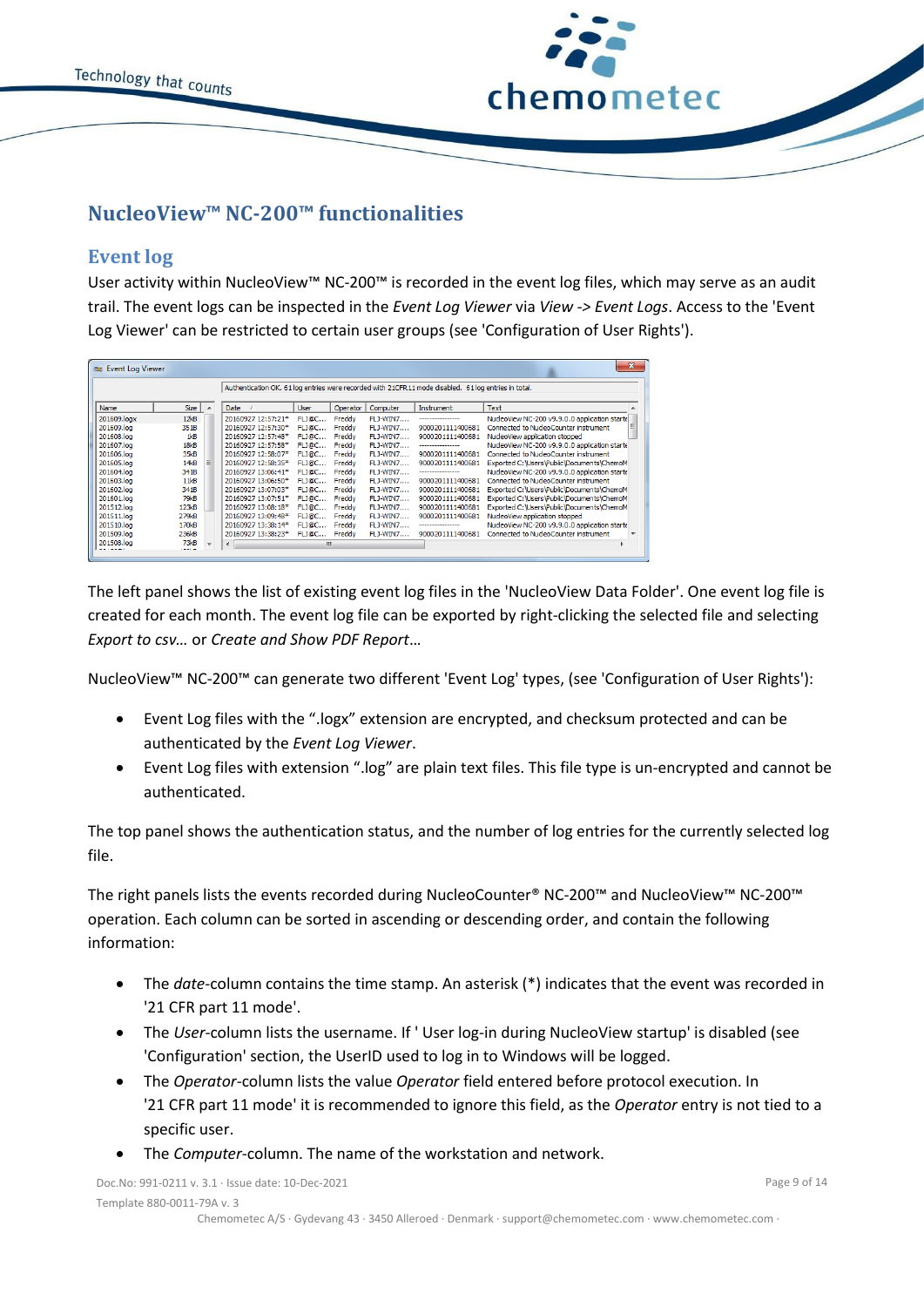



- The *Instrument*-column. The serial number of the instrument connected to the workstation.
- <span id="page-9-0"></span>• The *Text*-column. The description of the recorded event.

### **Data Approval**

The Approval function allows recorded data to be reviewed and signed by a second user. The approval right can be defined at three user groups levels (see 'Configuration of User Rights').

Data files are approved by right-clicking the data point in the 'Data folder and files section' followed by " Approve...". Approving data will change the .cm file size and data.

# <span id="page-9-1"></span>**Adapted protocols**

Un-locked adapted protocols will not be displayed in the *Protocol Selection* dialog in '21 CFR part 11 mode'. Adapted protocols can be locked with the *Protocol Adaptation Wizard*, on a workstation not running in '21 CFR part 11 mode'.

Adapted protocols can be transferred from one NucleoView™ NC-200™ installation to another, to replicate the counting conditions. The transfer of protocols can only be done by a user in the NucleoViewAdmin user group while '21 CFR part 11 mode' is enabled.

# <span id="page-9-2"></span>**Hide Protocols**

NucleoView™ allows specific protocols to be hidden by a 'Hide Protocol' button in the 'Select Protocol Dialog'. This button is only visible to authorized users.

| Select Protocol (8 hidden protocols)                                                    |                                         | $\overline{\mathbf{z}}$                                   |
|-----------------------------------------------------------------------------------------|-----------------------------------------|-----------------------------------------------------------|
| Organism:                                                                               | Analysis:                               | Show Only Media                                           |
| Mammalian<br>Verification of NC-200                                                     | All<br><b>Total Count and Viability</b> | Via1-Cassette<br>Hide Protocols<br><b>All Adaptations</b> |
| Protocol<br>Viability and Cell Count Assay<br>Cell Count and Viability with AO and DAPI |                                         | Sample Unit<br>Via1-Cassette<br>Select<br>Cancel          |

Doc.No: 991-0211 v. 3.1 · Issue date: 10-Dec-2021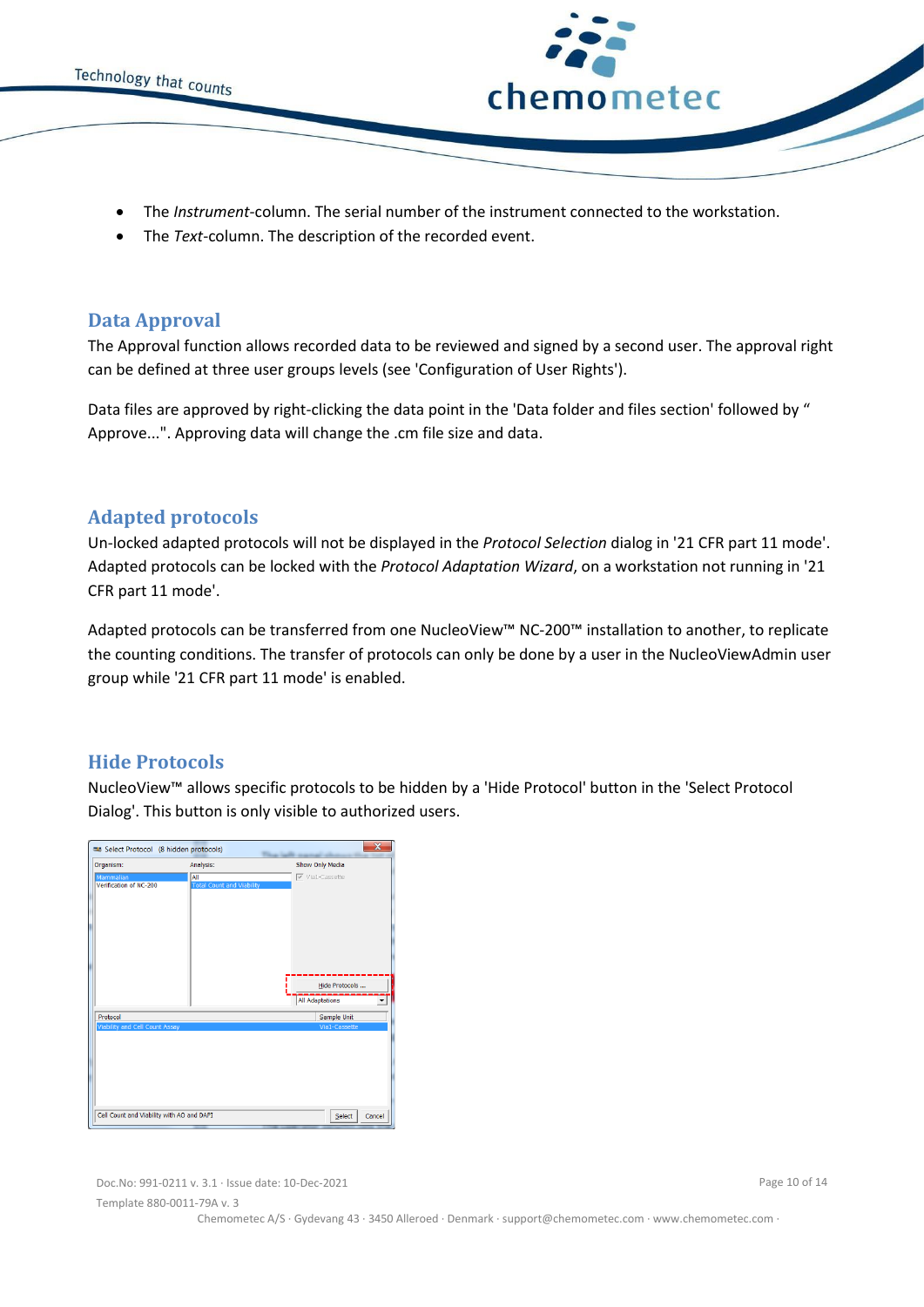



## <span id="page-10-0"></span>**Data integrity**

The data files generated by NucleoView™ NC-200™ are not automatically protected when activating '21 CFR part 11 mode'. Thus, the client should use IT solutions to secure these files (see File Types section).

In the following, three potential strategies for securing the local NucleoView™ data files are presented: a) Secure local files using folder permissions in Windows, b) Secure local files by blocking access to the Windows shell using third party software, c) Securing data by storing NucleoCounter® NC-200<sup>™</sup> files on a remote server.

These strategies are only meant as suggestions, and other strategies could be used to secure the data.

# <span id="page-10-1"></span>**Use folder permission to protect local files**

Windows can restrict user access to specific local folders on the workstation with NucleoView™ NC-200™ installations.

A service account, hereafter referred to as NC-Host, can be created for each workstation connected to a NucleoCounter NC-200™. When '*User login needed when starting NucleoView'* is enabled, the NucleoView™ NC-200™ process will run with operator User ID, while all other Windows processes will run with the NC-Host ID. Folder access permissions can be used block acces to the 'NucleoView Data Folder' for the NC-Host, but not for all other users. By restricting the Windows log-in permission to the NC-Host, the operator cannot manipulate the files in the 'NucleoView Data Folder', while being able to record data with NucleoView™ NC-200™.

Access to the 'NucleoView Data Folder' should not be blocked for the Operator's User ID, or the NucleoView user groups, since this will prevent NucleoView™ NC-200™ from functioning correctly.

If the aforementioned strategy is employed the sequence of instrument operation should be:

- The operator will log on to the NC Host PC using the NC Host ID and password.
- The operator will log in to NucleoView™ NC-200™ using their personal credentials.
- Data is acquired.
- NucleoView™ is closed, or the log-in screen will appear after a fixed amount of time.

# <span id="page-10-2"></span>**Use third-party software to protect local files**

Shell replacement software, or kiosk software, can be used to prevent access to Windows files and configuration. Instead of the Windows Explorer shell (start menu, desktop icons, taskbar), the user will see an alternative Shell, that only has icons for the programs the operators is allowed to launch. Access to the Windows file browser is blocked.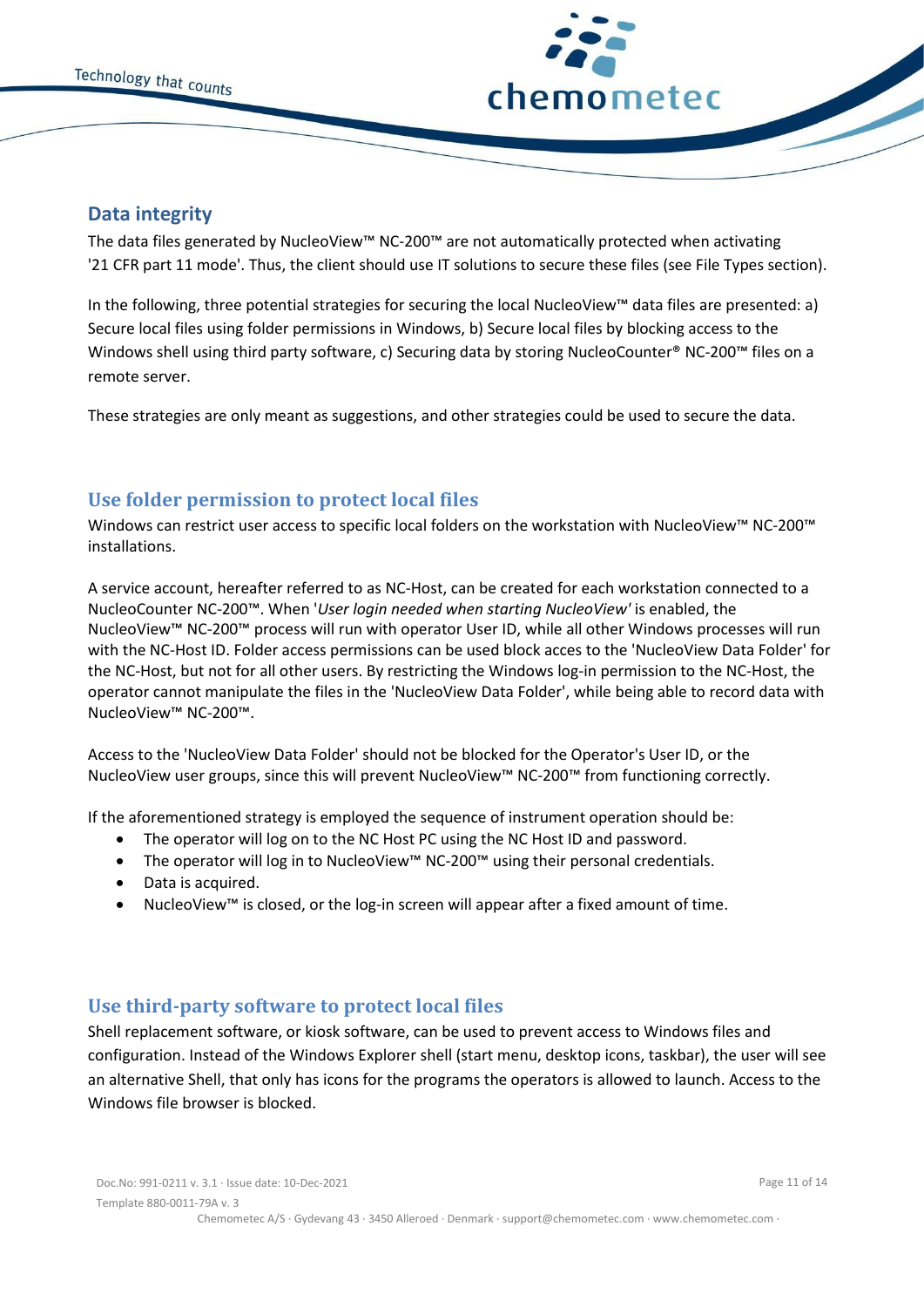

There are multiple software products that may be used in combination with NucleoView™ NC-200™. Secure Desktop 10 from Visual Automation is one such solution.

# <span id="page-11-0"></span>**Securing data storing files on a remote server**

Remote data storage can be used as a strategy to secure the 'NucleoView Data Folder'. By either a) configuring NucleoView™ to save data on a remote file server, or b) backing up data from the local hard drive to a remote server.

The remote data is considered the authoritative copy of the files and changes to the local files after data acquisition will be ignored, or flagged for investigation.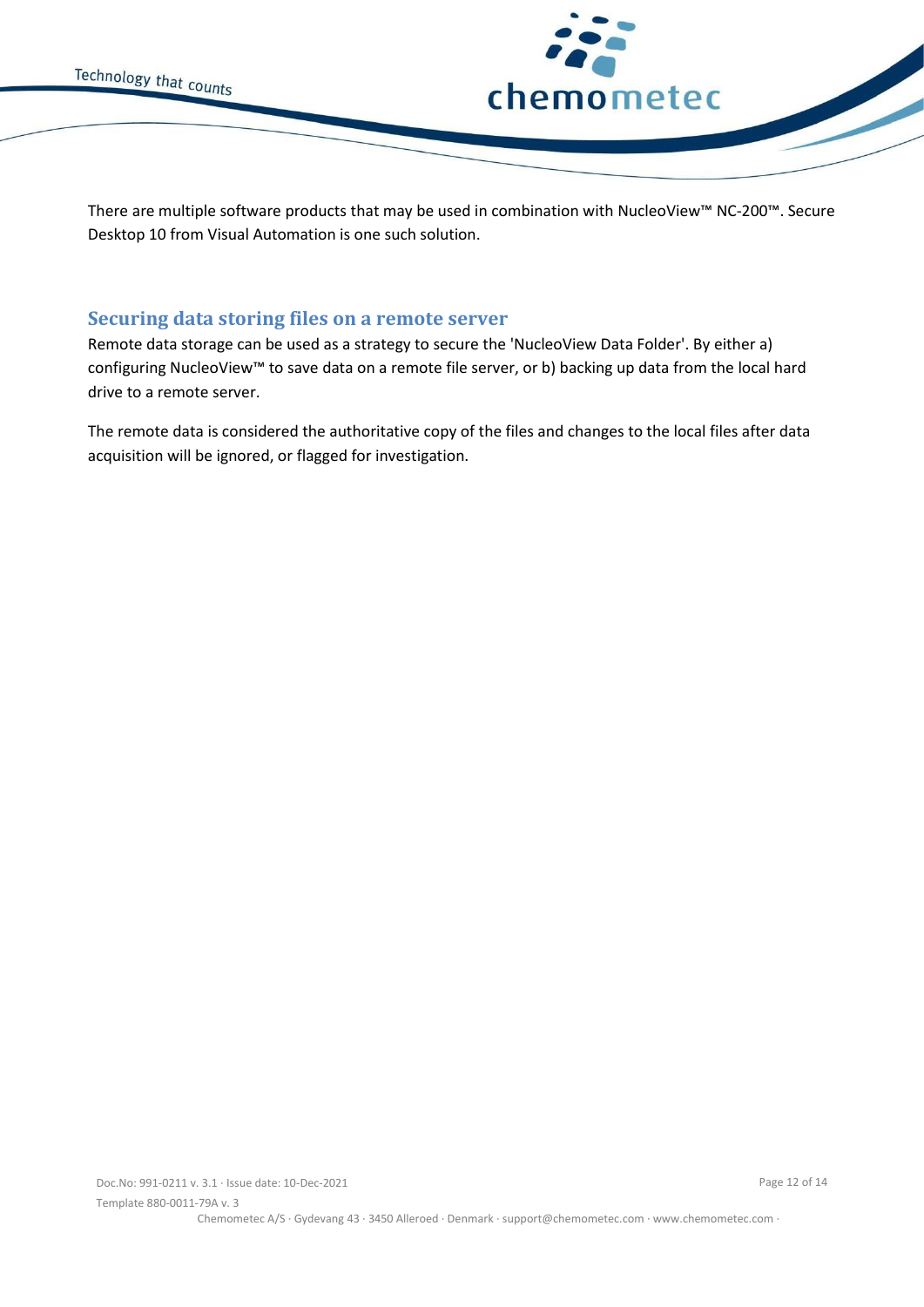



# <span id="page-12-0"></span>**Terms and Acronyms**

| Term / Acronym           | <b>Description</b>                                                                                                                                                   |
|--------------------------|----------------------------------------------------------------------------------------------------------------------------------------------------------------------|
| 'NucleoView Data Folder' | Folder that is defined as receiving data recorded by NucleoView                                                                                                      |
| <b>Active Directory</b>  | Active Directory (AD) is a Microsoft directory service that among other<br>things are used for authentication of users and computers in a Windows<br>domain network. |
| '21 CFR part 11 module'  | A collection of software functionalities, that are made available to the user after purchasing and installing a '21 CFR part 11 license'                             |
| '21 CFR part 11 mode'    | NucleoView operated when '21 CFR part 11' are activated (see<br>Configuration Section)                                                                               |